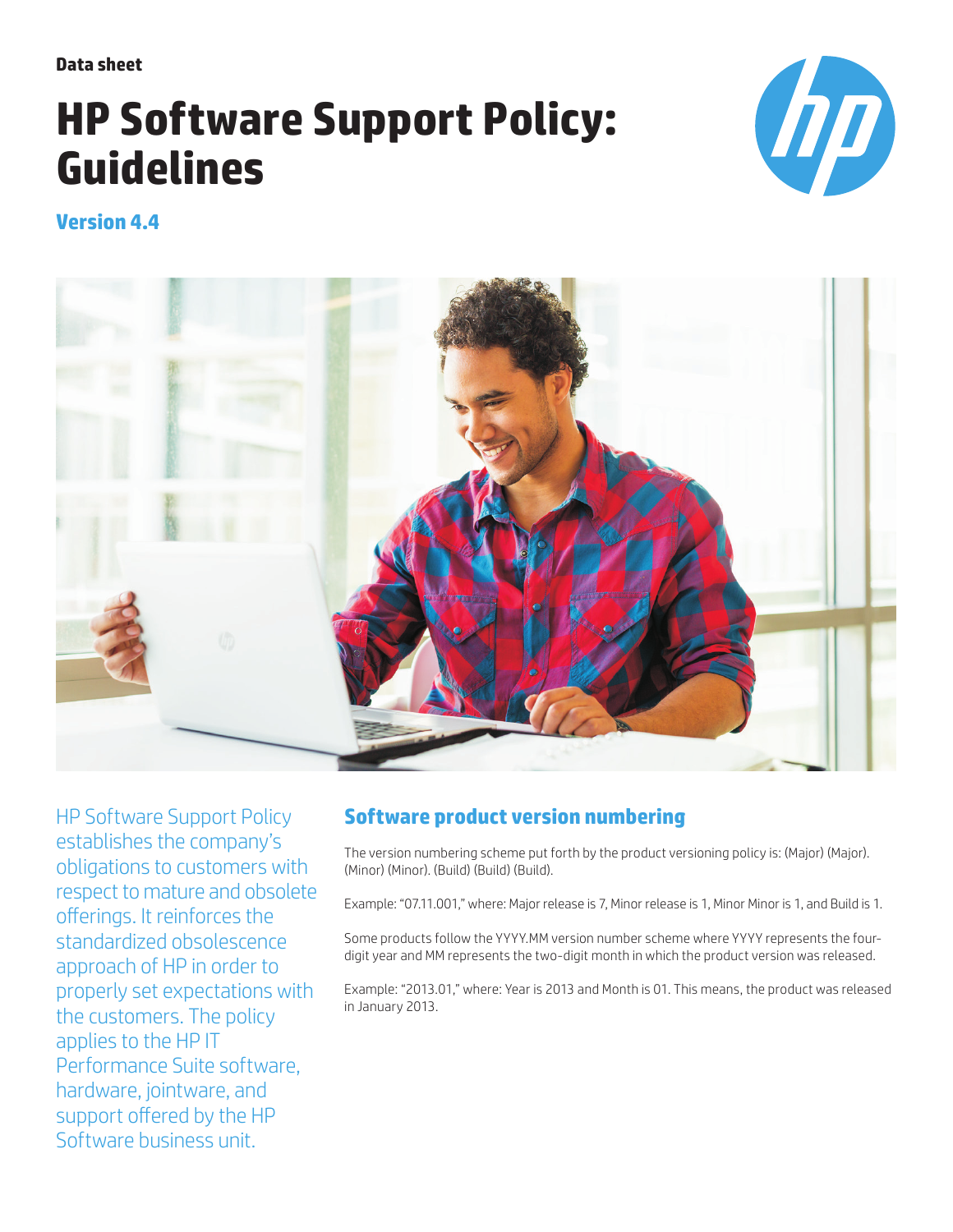| <b>Example</b>                      | <b>Release</b>                     | <b>Definition</b>                                                                                                                                                                                                                                                                           |  |
|-------------------------------------|------------------------------------|---------------------------------------------------------------------------------------------------------------------------------------------------------------------------------------------------------------------------------------------------------------------------------------------|--|
| 07.00.000                           | Major                              | The field must be incremented whenever a component or product release is incompatible with the one before.                                                                                                                                                                                  |  |
|                                     |                                    | The product or component responsible may increment the Major field to indicate big enhancements even if the<br>new Version is compatible with the prior one.                                                                                                                                |  |
|                                     |                                    | A Major release indicates new functionality or product structure changes.                                                                                                                                                                                                                   |  |
|                                     |                                    | Media is distributed to install base customers on active support.                                                                                                                                                                                                                           |  |
| 07.10.000<br>07.11.000<br>07.11.001 | Minor release (First digit)        | The field is used to distinguish multiple releases of a component or product with the same Major number. It<br>is up to the component or product group to determine the specific number for a new release.                                                                                  |  |
|                                     |                                    | A Minor release indicates functional enhancements to the product. The release must be compatible with<br>previous Versions of the same Major release and thus needs to be a superset of functionality; everything<br>that breaks the superset-approach is considered to be a Major release. |  |
|                                     |                                    | Media is distributed to install base customers on active support.                                                                                                                                                                                                                           |  |
|                                     |                                    | This type of release does not require a reinstallation of the HP Software product, but can be "overlaid" on<br>top of the existing installation.                                                                                                                                            |  |
|                                     | Minor Minor release (Second digit) | This release is for distributing functional enhancements and cumulative bug fixes to customers on active<br>support via download from the support website. Media is not distributed. Media product number roll is not<br>required for this release.                                         |  |
|                                     | Bug fixes                          | Bug fixes are available to the customer on active support via download from the support website. New<br>functionality is not allowed in this type of release.                                                                                                                               |  |

## **Support terms**

#### **Committed Support**

HP provides full Support for all Major, Minor, and Year. Month releases of products listed [here](http://support.openview.hp.com/pdf/hpsw_products_support_policy.pdf). Full Support is available for a minimum of either four (4) years from the General Availability of a release or a minimum of three (3) years from the General Availability of a release as set forth in the preceding link. Product specific end dates for Committed Support are published on [SSO](http://support.openview.hp.com/encore/products.jsp).

#### **Extended Support**

HP offers a minimum of two (2) additional years of support for products that have reached end of their Committed Support life and for which a successor product or product Version is commercially available under Support. The [support data sheet](http://support.openview.hp.com/support_options.jsp) provides details regarding the delivery specifications during this period. Product specific end dates for Extended Support are published on [SSO](http://support.openview.hp.com/encore/products.jsp).

## **Discontinuation**

If HP discontinues a product and no successor product is commercially available under Support, HP provides full support for a minimum of five (5) years from the product's last generally available release date if: (a) you have paid all applicable Support fees to date and (b) you continue to pay all applicable Support fees.

This applies to the latest generally available release as of June 1, 2012, and all future releases, if any, of all HP Software products as listed [here](http://support.openview.hp.com/pdf/hpsw_products_support_policy.pdf). For: (a) all other releases of HP Software products listed in the above link and (b) all HP Software products not listed in the link:

HP provides support for the current and previous Minor Versions of the current Major Version. HP supports the last Minor Version of a Major Version (for example, 6.2) for either (i) twentyfour (24) months from the date when a new Major Version (for example, 7.0) becomes generally available, or, (ii) until the date when the next Major Version (for example, 8.0) becomes generally available, whichever occurs earlier. If HP discontinues a product and does not make another Minor Version commercially available as an Update, HP provides support for twenty-four (24) months from the date of the product discontinuance notice.

HP may discontinue specific Support offerings no longer generally offered by HP upon sixty (60) days' notice.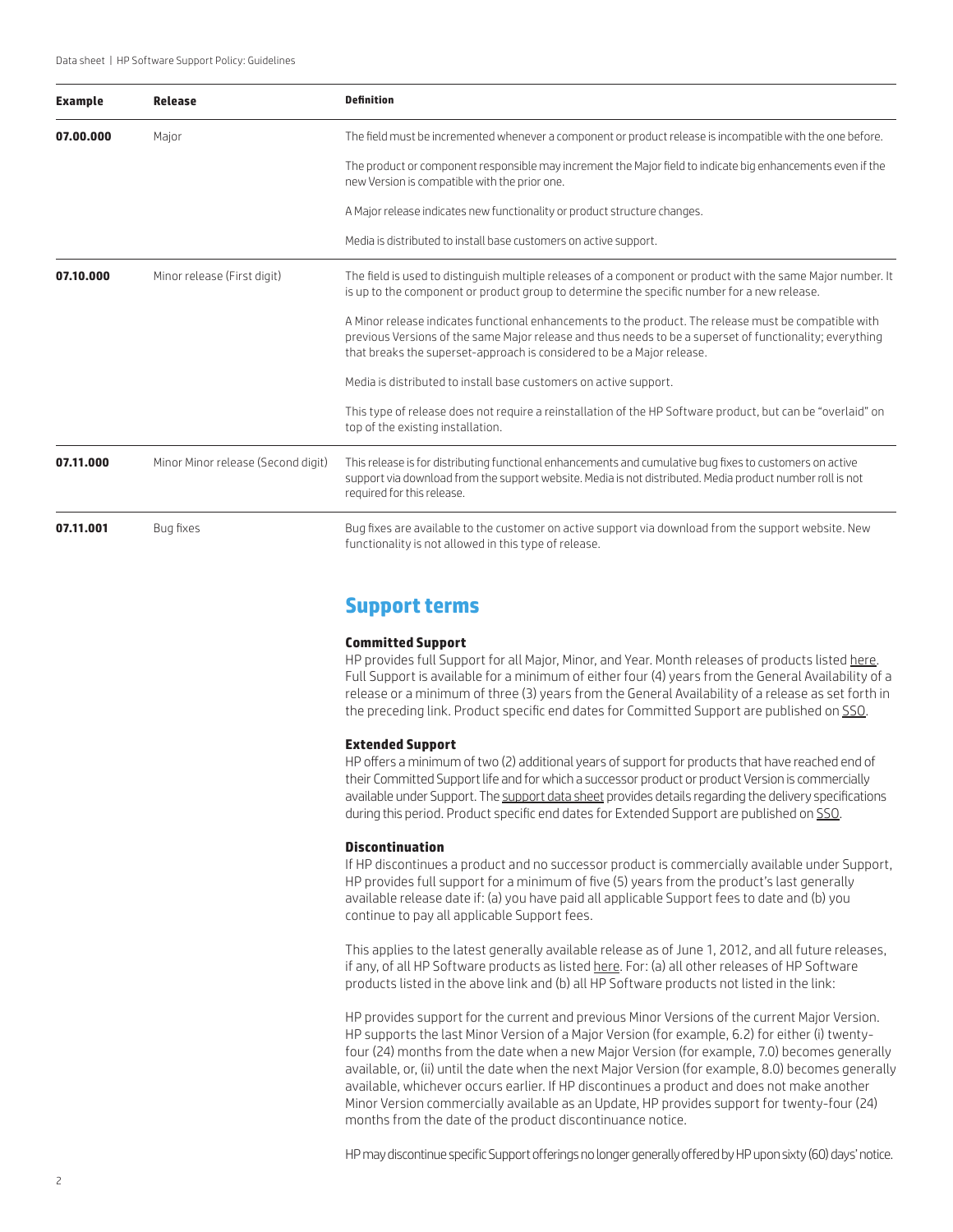| <b>Product Version</b> | <b>General Availability</b> | <b>End-of-Committed Support</b> | <b>End-of-Extended Support</b> |
|------------------------|-----------------------------|---------------------------------|--------------------------------|
| 6.3                    | Jun 1, 2015                 | May 31, 2019                    | May 31, 2021                   |
| 6.2                    | Jan 1, 2015                 | Dec 31, 2018                    | Dec 31, 2020                   |
| 6.1                    | Jun 1, 2014                 | May 31, 2018                    | May 31, 2020                   |
| 6.0                    | Jan 1, 2014                 | Dec 31, 2017                    | Dec 31, 2019                   |
| 5.8                    | Jan 1, 2013                 | Dec 31, 2016                    | Dec 31, 2018                   |
| 2013.06                | Jun 1, 2013                 | May 31, 2017                    | May 31, 2019                   |
| 2013.01                | Jan 1, 2013                 | Dec 31, 2016                    | Dec 31, 2018                   |

# **Dependent Components and Third-Party Products**



Dependent Components means the underlying operating systems, adjacent or integrated applications, or software that is required to operate an HP Branded Product offering. Examples include and are not limited to: Web browsers, databases, operating systems, runtime environments, and virtualization software.

Third-Party Products means non-embedded products that are developed by a third party and sold by HP Software as a result of the third-party's authorization to do so.

Support for HP Branded Products (or versions of products) may run longer than support for Dependent Components. The developer of a Third-Party Product may decide to discontinue support for that product or cancel the agreement with HP to sell or support the product before the HP Software Support term has expired. When this occurs, HP has to communicate with affected customers in a timely manner. There may be cases where HP does not receive any notification of the End-of-Support from the owning vendor for Dependent Components or Third-Party Products in advance of the general public. If the owning vendor of a Dependent Component or Third-Party Product stops providing enhancements, thereby limiting the support to defect fix support, support for the HP Branded Product with regard to the Dependent Component or Third-Party Product will be limited to defect fix support only.

If the developer of a Dependent Component or Third-Party Product stops providing defect fix support or cancels the agreement with HP to sell or support the product: (1) Support for the affected HP Branded Products with regard to the Dependent Components or the Third-Party Product will immediately be limited to a) self-solve support available through HP Software Support Online and b) telephone support associated with questions concerning a product's functionality and interoperability in line with the HP Branded or Third-Party Product's original parameters and requirements at the time of release; and (2) Product updates, patches, and fixes related to the Dependent Component for the HP Branded Product or the Third-Party Product are limited to those already available, and no additional updates, patches, or fixes are engineered.

To the extent the affected HP Branded Product operates or integrates with other Dependent Components that are still supported by its owning vendors, support for such HP Branded Products as they relate to the supported Dependent Components will continue through the planned HP Branded Product End-of-Support date.